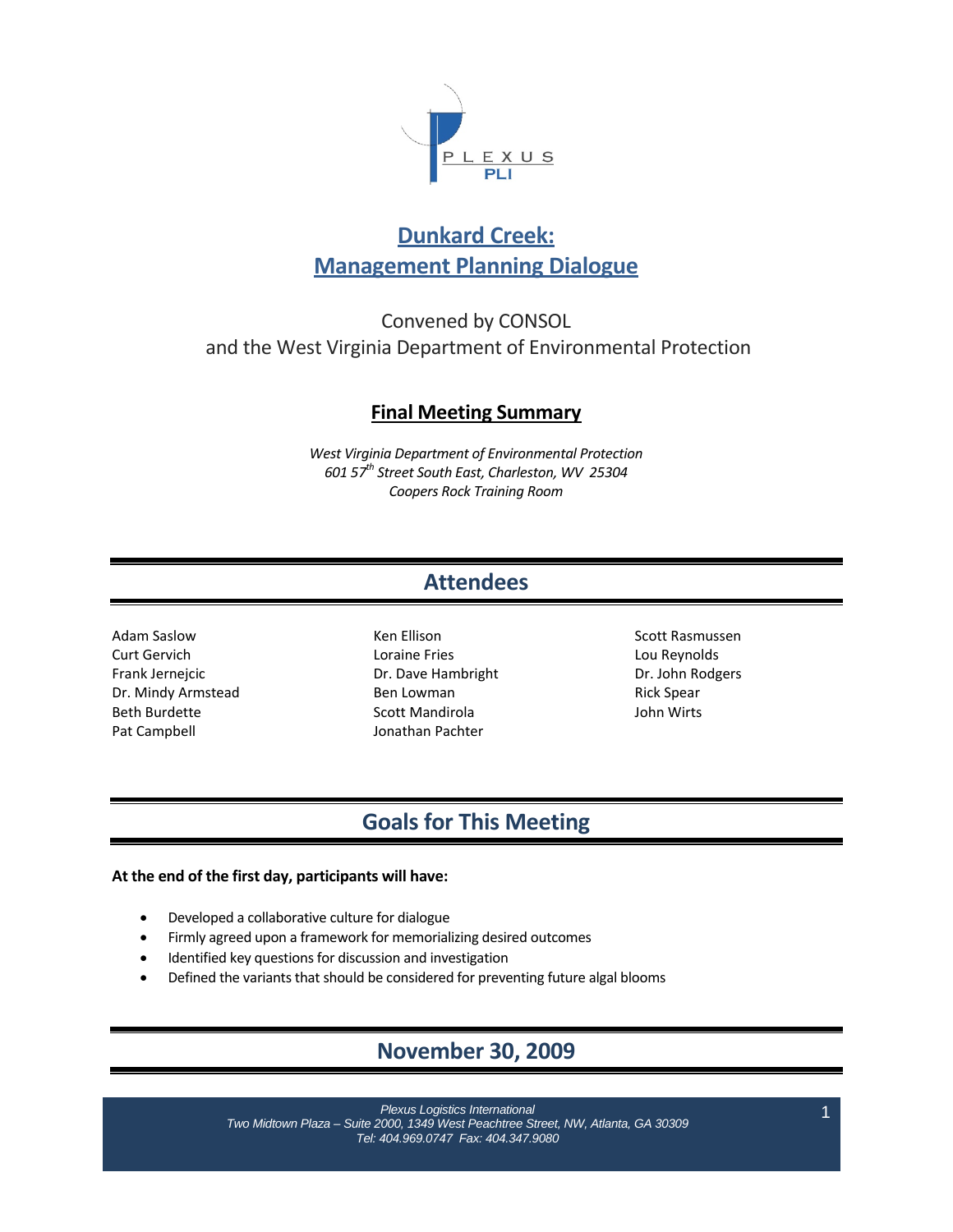#### **Introductions and Orientation to the Dialogue**

In his opening remarks, Cabinet Secretary Randy Huffman welcomed participants from Consol Energy and the West Virginia Department of Environmental Protection (WV DEP) and described his intentions and objectives for holding this two day discussion. Secretary Huffman provided a brief timeline of events related to the fish kill on Dunkard Creek. The secretary suggested that the purpose of the discussions that would occur among Consol and WV DEP was to better understand the science associated with *P. parvum* and to develop a strategy for managing Dunkard Creek and thereby try to prevent another fish kill.

Secretary Huffman and other participants agreed that the discussions at hand were not convened to assign blame for the Dunkard Creek fish kill, to set policy or to develop an overarching watershed management plan for Dunkard Creek. The neutral facilitation team would limit discussion to topics that would enhance the group's understanding of the science related to *P. parvum* and preventing future fish kills from occurring.

Mr. Adam Saslow, Vice President of Sustainability Programs at Plexus Logistics International, introduced several administrative topics and rules for discussion, such as the code of conduct. One participant asked if a new participant from US EPA's regional office could attend the meetings and the group declined. At Mr. Saslow's request participants discussed whether the document produced at the end of the two day dialogue should be publically available and if the document should include participants' names or maintain anonymity. For now, the group opted to allow the document to be circulated among a small number of administrators and staff members at Consol and various government agencies, and that group members' names should not be included in the document. Mr. Saslow emphasized that all participants would have the opportunity to revise the report upon a completion of draft version prior to circulation outside of the group.

### **Recent History and the Current State of Play – Panel Discussion**

Mr. Saslow explained the mechanics of the Expert Panel Discussion. Consol and WV DEP were asked to bring in four experts on golden algae. Each of the experts (named below) was asked to craft a 10‐15 minute presentation. At the end of that time, the experts would cross-analyze the views of the others. Following that exchange, the other participants would be permitted to question the experts. The four experts were:

- *Dr. Mindy Y. Armstead – Senior Scientist, Potesta &Associates, Incorporated <sup>1</sup>*
- *Loraine T. Fries – Program Director, Texas Wildlife and Parks Department*
- *Dr. K. David Hambright – Associate Professor, University of Oklahoma*
- *Dr. John H Rodgers –Professor, Clemson University*

Each member of the panel presented data and viewpoints concerning the life history and ecology of *P. parvum* as well as a variety of hypotheses about how the species may have come to occur in Dunkard Creek, bloom<sup>2</sup> and produce its ichthyotoxin. Key relationships and discussions occurred around several issues identified by the data that panelists presented. Observations and discussions that had high levels of

 $1$  Before and after the meeting WV DEP and WV DNR privately objected to the use of the term "expert" here as it related to Dr. Armistead'sstatus. While there is no doubt concerning the scope and breath of her recently acquired knowledge, nor any question about her expertise in this area, DEP noted difference in the nature and extent to which she has worked with golden algae – relative to the other "experts" participating.<br><sup>2</sup> All four experts seemed to have their own definition for the term "bloom." Defining "bloom" is an important step.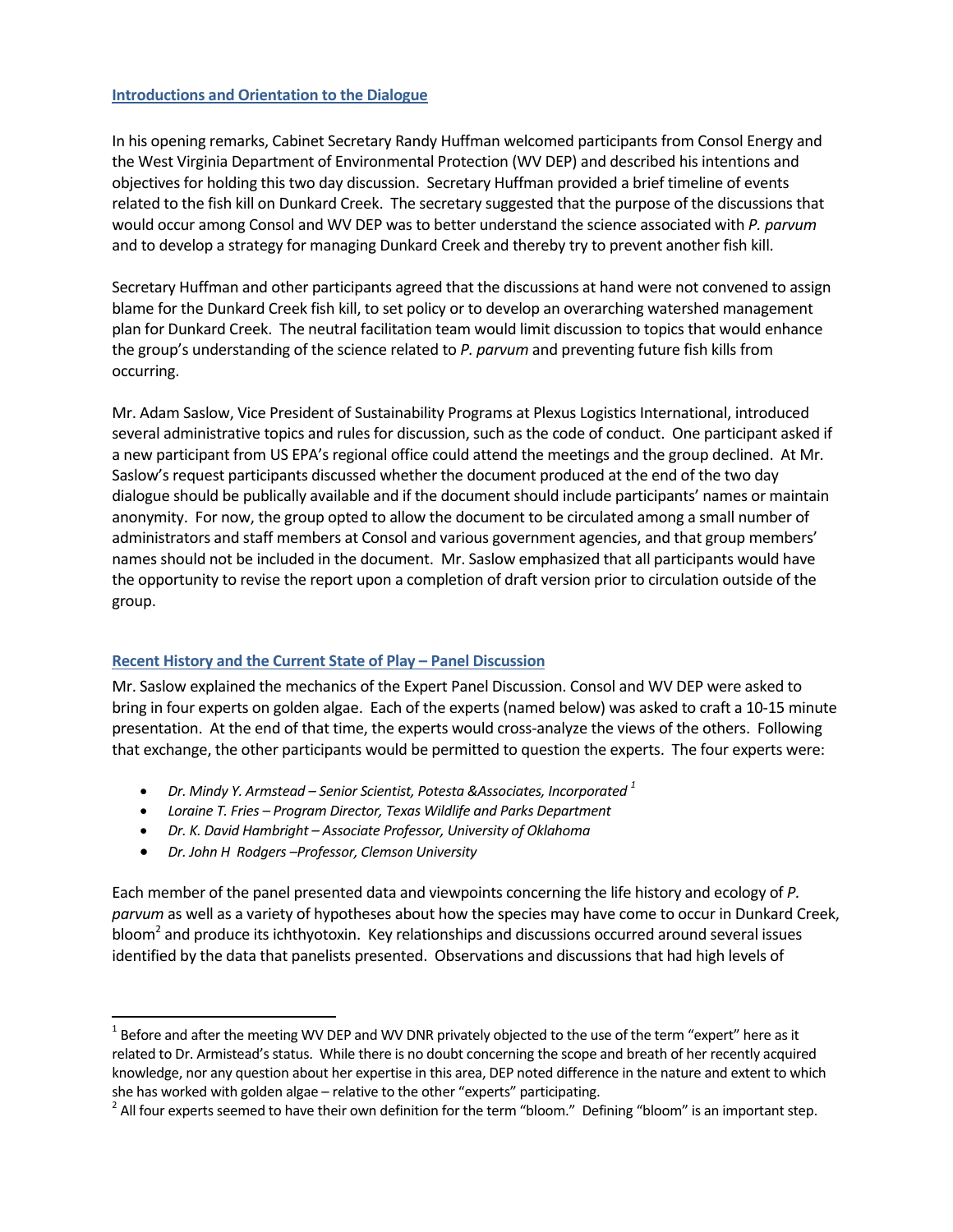agreement among panelists or which raised questions about which panelists were unsure are presented below. These discussions concerned the relationships among *P. parvum* and:

- **pH:** panelists agreed that *P. parvum* toxicities seem to increase in areas with a pH above 7.5 and often around 8, although the organism has been known to bloom and become toxic in lower pH conditions. One panelist pointed out that all algal blooms result in elevated pH as the algae removes carbon dioxide (CO<sub>2</sub>) from the water during photosynthesis. The removal of CO<sub>2</sub> directly elevates pH. Unfortunately, no data were represented on pH in the water before, during, or after the blooms in order to support any claims that pH was a factor on Dunkard Creek. The panelists did highlight that the discharge waters from CONSOL did have elevated pH. Panelists mentioned that previous attempts to control *P. parvum* populations and toxicity by manipulating pH (in the published, peer‐reviewed literature) in natural settings has not met with success.
- **Stream salinity:** panelists agreed that *P. parvum* seems to be more successful in waters with higher chloride concentrations (and more generally with high levels of total dissolved solids (TDS))<sup>3</sup>. Panelists were unsure, however, if the size and toxicity of the *P. parvum* bloom is because high salinities trigger a reaction in the organism or because *P. parvum*'s competitors are unable to out‐ compete the organism at these salinity levels (leaving *P. parvum* with a competitive edge in high salinity environments) or both working in concert. Nevertheless, evidence exists in the published, peer‐reviewed scientific literature that *P. parvum* tends to thrive in systems with elevated salinities. Panelists seemed to agree that the viability of the organism, whether referring to growth or toxicity, trends downward at lower TDS levels but the extent of that trend is unknown. It is important to note that in one presentation, there was discussion regarding the first occurrences of golden algae in the Pecos River. The data suggested no identifiable cause and effect to the aquatic life kills that occurred, including salinity (though increased salinities in the Pecos River have made conditions unsuitable for Asian clams to recolonize after they, too, were killed by golden alga). Another expert example of algae blooms and fish kills that had occurred in low TDS waters.
- **Stream flow and** *P. parvum* **mobility:** Panel members participated in a lively and contested discussion about the role of stream flow as it affects the mobility and viability of *P. parvum* and its ability to gain a foothold in Dunkard Creek. At issue was the water velocity in Dunkard Creek, and whether or not lower than normal reduced flows might have allowed *P. parvum* to gain a foothold. There was also discussion of the amount of water CONSOL was withdrawing relative to stream flow and whether the intake had resulted in the observed low flow.  $<sup>4</sup>$  No consensus was reached.</sup>

Panelist pointed out that this discussion ties into the natural competition concept. *P. parvum* is not well suited for high velocity waters and will not be competitive if adequate flow is restored to the channel. Panelists were unable to come to agreement about whether or not managing for flow rates would have any effect on the magnitude of any future *P. parvum* blooms. There was ample conversation centered on the impacts of channeling and re‐contouring the stream channel as though the watershed was a 404 mitigation site. If such a solution were designed, the Creek might better "flush" the algae from the ecosystem. Of course there was concern expressed over the downstream implications. Panelist did not suggest altering stream beyond the naturally stable channel shape, but rather repairing damaged reaches of the stream where velocity is impaired due

<sup>&</sup>lt;sup>3</sup> CONSOL requested that discussions of TDS be limited in this forum.<br><sup>4</sup> It is important to note that there are plans to remove two dams in Dunkard Creek this year. Removal of the dams will significantly alter geomorphology of the stream.

*Plexus Logistics International Two Midtown Plaza – Suite 2000, 1349 West Peachtree Street, NW, Atlanta, GA 30309 Tel: 404.969.0747 Fax: 404.347.9080*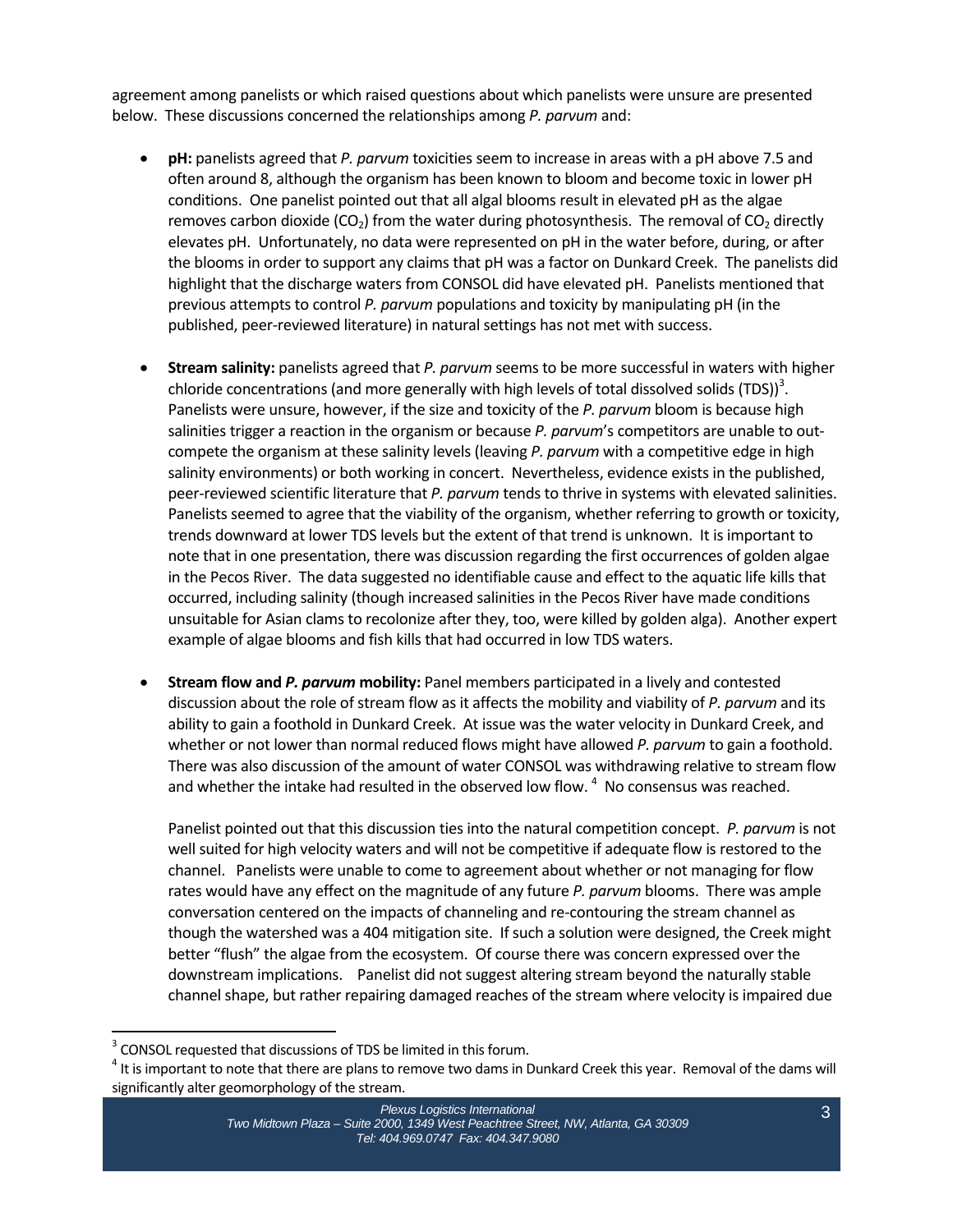to anthropogenic influences. It was suggested that the stream be evaluated to determine whether the current channel shape was effectively transporting water and sediment, which is an important function of streams, or whether the channel could be remediated to facilitate this function.

- **Nutrient regimes and nitrogen to phosphorusratios:** Panelists agreed that nutrients are necessary to support algal blooms, in general, and that levels of nutrients in Dunkard Creek were sufficient to support significant blooms of the golden algae or other species. Panelists agreed that basic data regarding nitrogen and phosphorus are confounding in regards to *P. Parvum* blooms and toxicity levels. One panelist, however, presented compelling data from Lake Texoma regarding the ratio of nitrogen to phosphorus (N:P). At high N:P, *P. Parvum* seems to produce lower amounts of ichthyotoxins. At low level ratios (as in the late summer of 2009 in Dunkard Creek), the production of ichthyotoxin seems to increase.<sup>5</sup>
- **Competitor species:** many of the discussions that occurred among experts and meeting participants centered on the ambiguity of the relationships between *P. parvum* and the aquatic environment, as opposed to the aquatic environment and *P. parvum*'s competitors. In other words, Panelists could not agree whether the pelagic species had natural competition in a lotic environment. Some panelists felt enhancing the competitive edge of other pelagic species may provide favorable results while others indicated enhancing the competitive edge of lotic species may provide more favorable outcomes. Either way, high salinities seems to create the condition whereby *P. parvum* gains the competitive edge.

*Most of the environmental study relating to N:P hasrevolved around eutrophication and cyanobacteria (i.e.,* blue green algae). Blue green algae have the ability to "fix" N2 gas (dissolved in the water from the atmosphere) and so tend to out compete other algae when N is in short supply and when P is plentiful - that is at low N:P. A seminal paper was published in Science in 1983 showing that lakes with mass N:P of 29:1 or *higher tended not to experience blue green blooms; blue greens were more prevalent in lakes with N:P<29.* Many papers have been published since showing that 29 is not necessarily the magic number, but it's a fairly good ballpark estimate. There is a bit of a disjunction here ---- 7:1 is the typical ratio in algae, so why is 29:1 considered low? It has to do with rates of supply. There is no atmospheric form of P; only geological. N is the most abundant constituent of air (80%) as well as the most abundant dissolved gas in water, so it is never really in short supply. However, N2 (gas, dissolved or not) is simply not useable. The majority of N and P in water is typically tied up in biota and because algae need N as nitrate or ammonia and P as phosphate, the rates that these molecules are made available from the biota is typically the limiting step. Hence 29:1 is low if N is converted to nitrate or ammonia slower that P is converted to phosphate. This is a very simplistic explanation. Bottom In summation, if N:P in a lake falls below 29, and P is very abundant, we should be on lookout for blue green algae. The standard mechanism / management approach is to reduce P and thereby *increase N:P.*

*Mow for golden algae, it's a different story altogether, because P. parvum can't fix N2, they must rely on nitrate and ammonia production. However, they have incredible abilities to sequester N from the environment* (much better than most algae) when nitrate or ammonia are very low. So, again, the strategy would be to *reduce P*, *because as I* pointed out several times, no *P*, no *bloom.* 

Can we put a number on things? Not sure, but from our lab experiments conducted at very high P, an N:P of 16:1 or lower (molar) so 7:1 or lower by mass, resulted in higher toxicities. The best guess I can make now would be to use the blue green value (29:1) simply as a yardstick for calling a system low or high. A bit of evidence to back this: P. parvum blooms in TX and OK in lakes that have low N:P and are usually dominated by *blue green algae in the summer.*

 $^5$ Dr. Hambright offered the following off-line explanation in response to a query about "what is low/high N:P?"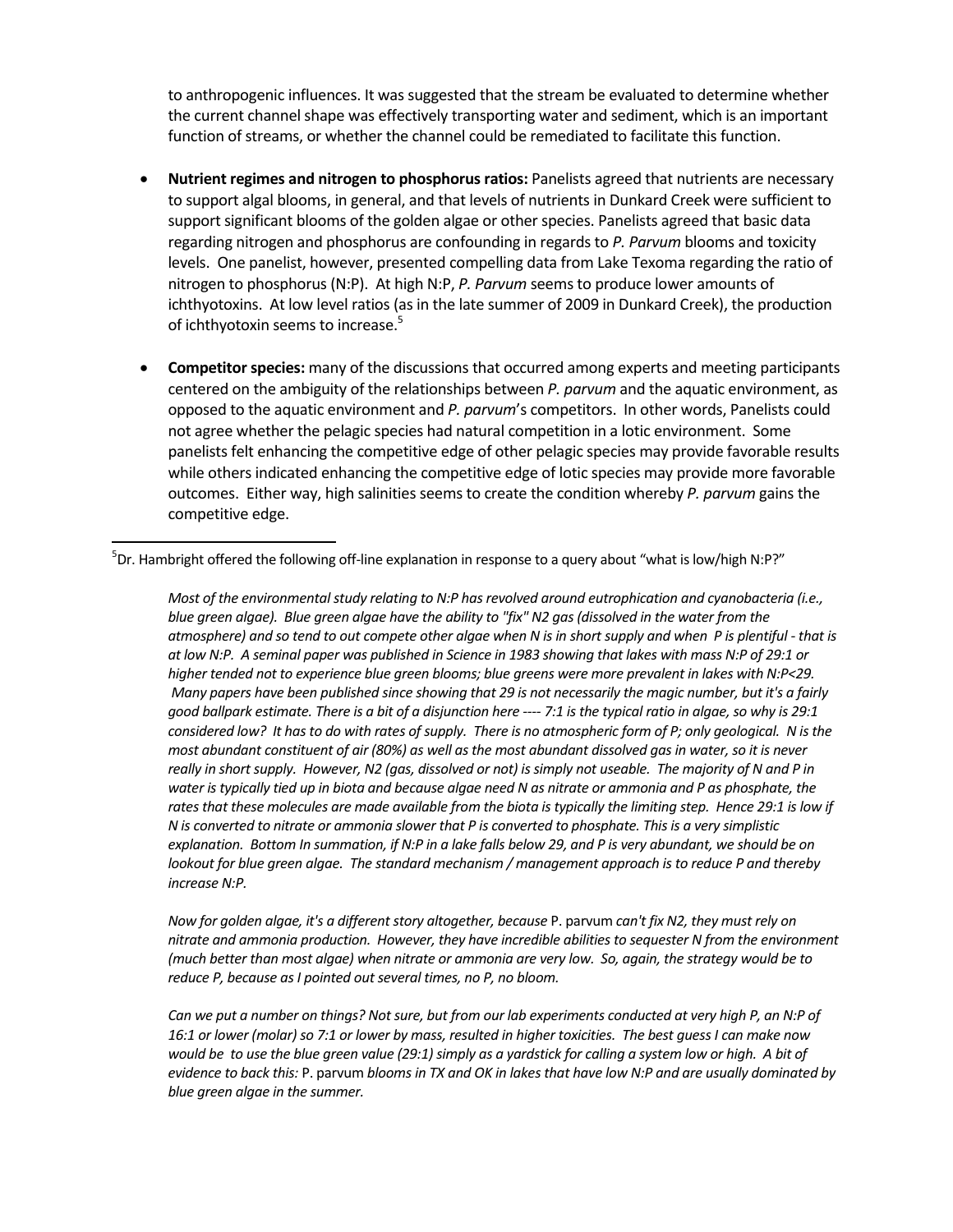• **Differences between** *P. parvum* **blooms and toxin production:** *P. parvum* fish kills have been documented across a variety of *P. parvum* densities, and often at densities much lower (by two orders of magnitude) than the densities observed in Dunkard Creek. Not all blooms are toxic. Toxicity and fish kills do not necessarily require a bloom of magnitude as that seen in Dunkard Creek. Therefore, panelists agreed *P. parvum* blooms did not necessarily mean fish kills were eminent and vice versa. While general conditions for negative outcomes are well known and documented in the primary literature, subtle variations in those general conditions can be important.

## **The Leversfor a Management Plan**

Mr. Saslow facilitated an open discussion among experts AND stakeholders designed to identify key variables for controlling algal blooms and the parameters for their optimization. Participants agreed that the ambiguity of the data and diverse perspectives of panelists made talking about management levers at this point problematic. Instead the group opted to continue discussions about science related to P. parvum. There were several directions suggested as part of the discussion. Significant momentum backed the following:

- Further recognition of the group's limited understanding of *P. parvum* and as a result the difficulty inherent in developing an optimal management strategy.
- A philosophical discussion about the role of management and adaptive management in the face of ambiguity;
- Further focus on the "competitor theory" of *P. parvum*, meaning that patterns related to *P. parvum* reproduction and toxin production may be related to the success of *P. parvum* competitor's as well as *P. parvum*'s response to aquatic conditions;
- Attention to the development of methodologies and technologies for controlling salinity in Dunkard Creek;
- Continued tracking of N:P as an indicator of *P. parvum* bloom and toxin production.

One panelist presented a general population model that presented one explanation of the way that *P. parvum* responds to N:P ratios. This model postulated that *P. parvum* populations increase under relatively high nutrient conditions without causing substantial damage to competitor algae or other organisms, but as nutrients become depleted (due to uptake by the growing population), *P. parvum* growth slows. This phase of nutrient insufficiency seems to trigger production of toxins which then cause death among the competitor algae, thereby releasing their nutrients into the water. These newly released nutrients further the continued increase in *P. parvum* growth. Laboratory results of experiments examining toxicity in *P. parvum* under different nutrient conditions and ratios suggest that this population growth pattern and the production of toxins may be exacerbated under conditions of low N:P availability, such as happens when P loads to a system are increased relative to N loads.

From this point of discussion participants attempted to decipher the presence of an indicator that signaled *P. parvum* was nearing initial population peak, and that toxic production was imminent. The group was unable to determine if such an indicator existed although one of the panelists suggested their research was nearing that level of knowledge.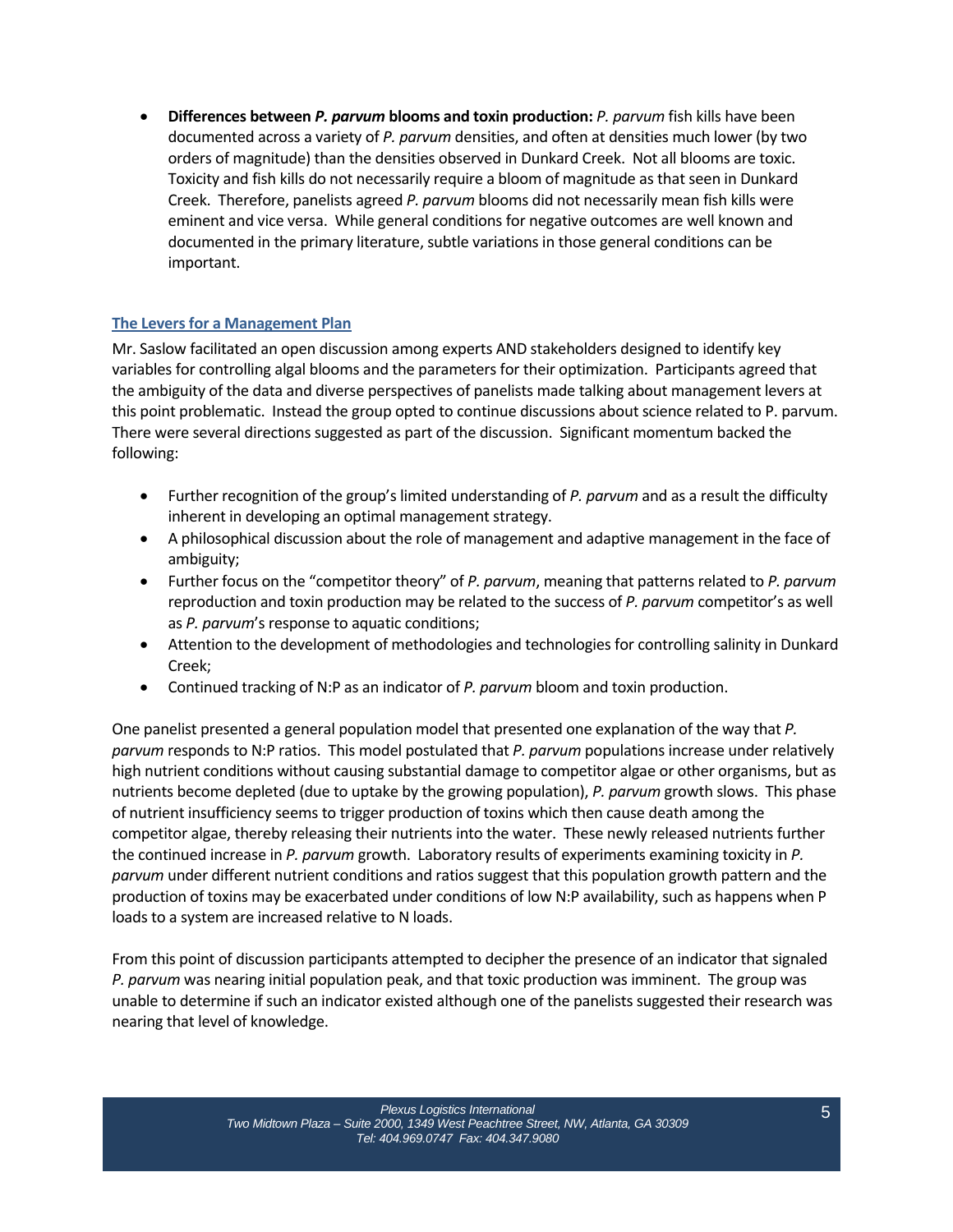## **December 1, 2009**

The discussion resumed where yesterday's concluded.

### **The Leversfor a Management Plan**

That is, with further discussion of science related to *P. parvum* for the general purpose of honing in on potential management levers for preventing further *P. parvum* related fish kills. Mr. Saslow focused the group's discussion on four key areas that seemed to have group support as the most likely candidates for serving as management levers to prevent future *P. parvum* fish kills on Dunkard Creek. These four areas and a summary of the discussion that centered on each are presented below:

• **Salinity and Conductivity:** Several group members presumed this to be a definitive cause of *P.* parvum growth and pointed to evidence that suggests that as salinity and conductivity increase, *P. parvum* blooms become more common in areas where the algae is known to occur. As the group examined data related to this point on Dunkard Creek they came to the conclusion that this relationship often holds true, but not always. Several felt that that *P.parvum* viability in lower TDS situations is not well characterized.

One scientist made the assertion that *P. parvum* is a saltwater algae. Another countered that it is a euryhaline algae. It was agreed that *P. parvum* is euryhaline but seems to at least have a preference for saltwater. One expert related the possibility of controlling blooms in Lake Texoma if they re-routed the rivers that flowed through the saline geology into the lake. Yet there, the striped bass fishery, which benefits from saline waters, is too valuable to give up the salinity. They seem willing to live with *P. parvum* so that they have better striper fishing. The case of *P. parvum* and penned salmon off the coast of Norway, salmon are lowered into the colder, denser, fresh water during blooms of *P. parvum* to keep them from the toxin.

• **Nutrient management and N:P:** Throughout the ongoing discussion, participants frequently requested additional data and participants all worked hard to make this data available immediately. At several points group members telephoned and emailed colleagues to find and provide data to the group. One person suggested that were enough nutrients in the stream near Pentress and Brave to allow the algae bloom to occur without any other influences. One such instance occurred when group members collaborated to analyze data related to the N:P ratios in Dunkard Creek in the months leading up to the recent fish kill. This effort revealed that in years prior to the fish kill the N:P ration rarely dropped below what panelists considered a "trigger point" for *P. parvum* and when N:P did reach this level it was only for a short time. In the months just prior to the kill however, the N:P ratio dropped below the trigger point and did not rise, lending further support for N:P role in *P. parvum* growth and toxicity. It seems that a major point of contention among the group was the ability to use N:P as a management lever. For many years natural resource management agencies have worked to reduce nutrient levels in streams. The data presented related to *P. parvum* suggests that once total reductions have been maximized, the ability to use nutrient management controls for minimizing the likelihood of a bloom shifts. At that point, there may be the potential to control the toxicity of a bloom by raising the N:P statistic through additional (tertiary?) reductions in P.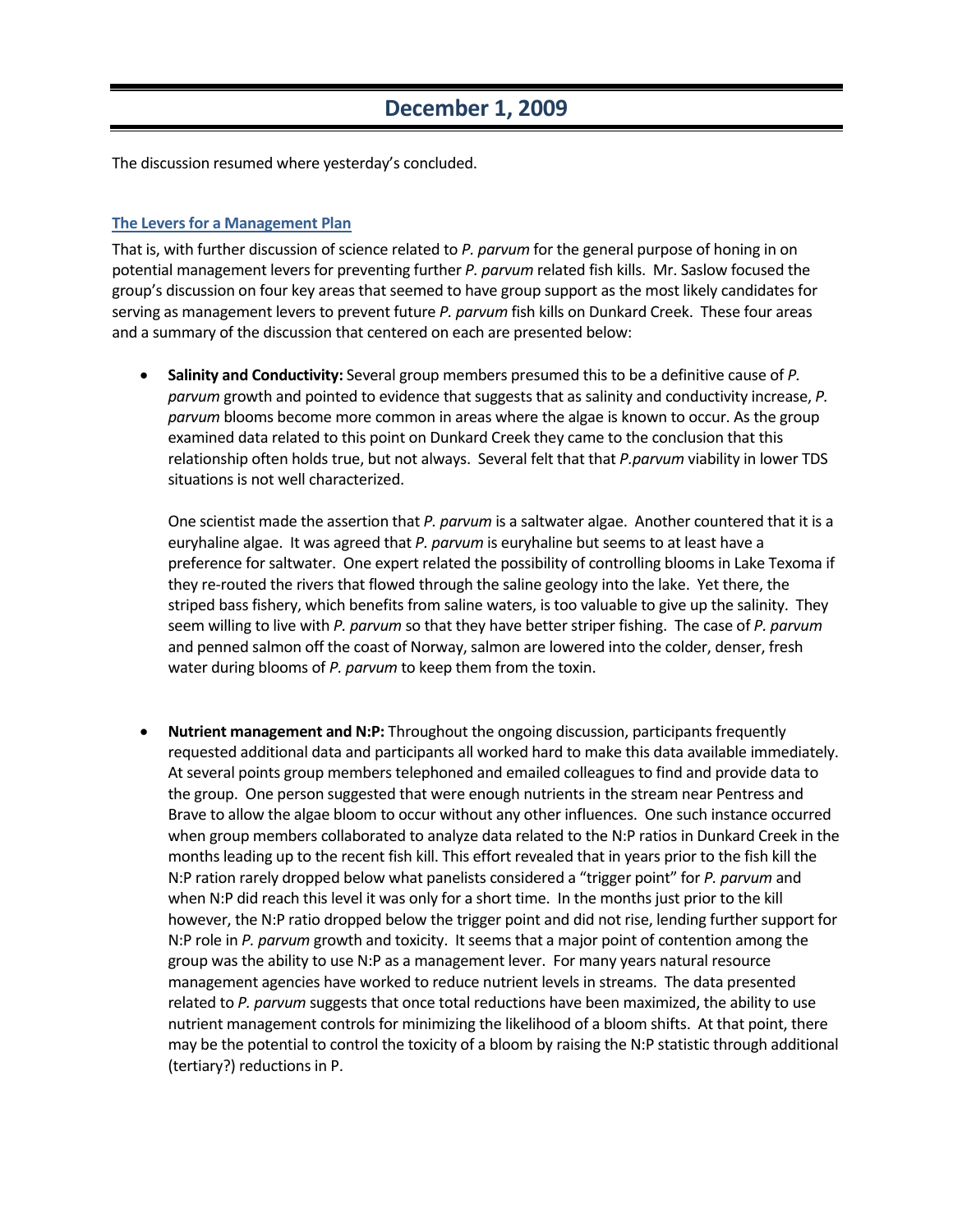Discussion centered on the source of nutrients in general and it seemed that the consensus was that non‐point sources dominated. However, after DEP received data from the field office, it became clear that there were indeed numerous treatment plants permitted to discharge in Dunkard Creek. Since the 1970s, many options have become available for tertiary and even further treatment to greatly reduce the amounts of P being discharged from waste water treatment plants.

- **pH:** Participants were in agreement that there does seem to be a correlation between pH and *P. parvum* population. That is, the organism seems to occur in areas with higher pH. Group members also agreed that pH was a relatively easily managed element of water quality, since Consol already manages for pH at their water discharges on Dunkard Creek. CONSOL personnel indicated that while pH control in their outfalls was manageable, that control would have to be done with CO2 addition to avoid increasing in‐stream conductivity through the use of a mineral acid. This pH adjustment would have a limited impact on the creek as a whole. Consol advised that managing pH is complicated since it has a 6‐9 compliance level and other parameters (e.g., iron, manganese, aluminum) need to be complied with and pH has an influence on these levels. Group members did highlight several difficulties related to lowering pH in Dunkard Creek. Three of these were:
	- 1. Lowering pH increase the likelihood of iron staining if not otherwise treated;
	- 2. Lowering pH to the point that it may kill *P. parvum* may also threaten other species and;
	- 3. Lowering pH may ultimately be a violation of the Clean Water Act.

One expert noted that algae need  $CO<sub>2</sub>$  from the water to combine with water, fueled by sunlight energy, to make carbohydrates. All photosynthetic organism on this planet use CO<sub>2</sub>. In aquatic systems, high algal productivity tends to drive pH up as  $CO<sub>2</sub>$  is removed from the water faster than it is returned to the water, either through respiration or from atmospheric diffusion. In water, diffusion of gases tends to be a limiting step and this explains in part, why we see relatively strong swings in pH during algal blooms. At night, photosynthesis no longer predominates, respiration does and so much of the  $CO<sub>2</sub>$  is returned to the water. A diurnal series of measurements in Dunkard Creek could pinpoint the source of the high daytime pH (since if photosynthetically driven it should return to background levels by dawn each day). At this time, there is no data to assess this hypothesis.

• **Stream Restoration:** Two of the four experts touted the promise of including stream restoration as a means for increasing stream velocity and reducing nutrient loading. Channelization and contouring might be used to take advantage of *P. parvum's* motility shortcomings.6

The group began to develop a "Dashboard" of indicators, levers and pros and cons of management. This was clearly a first cut with much work and progress to continue. As this is an incomplete effort, it is contained herein as Appendix I.

**Monitoring for the Efficacy of Management Strategies**

 $6$  Expert biologists from the DEP and DNR, based on their experience and training with natural stream restoration projects, strongly objected to the concept that natural stream restoration was a viable concept for addressing the golden algae problem.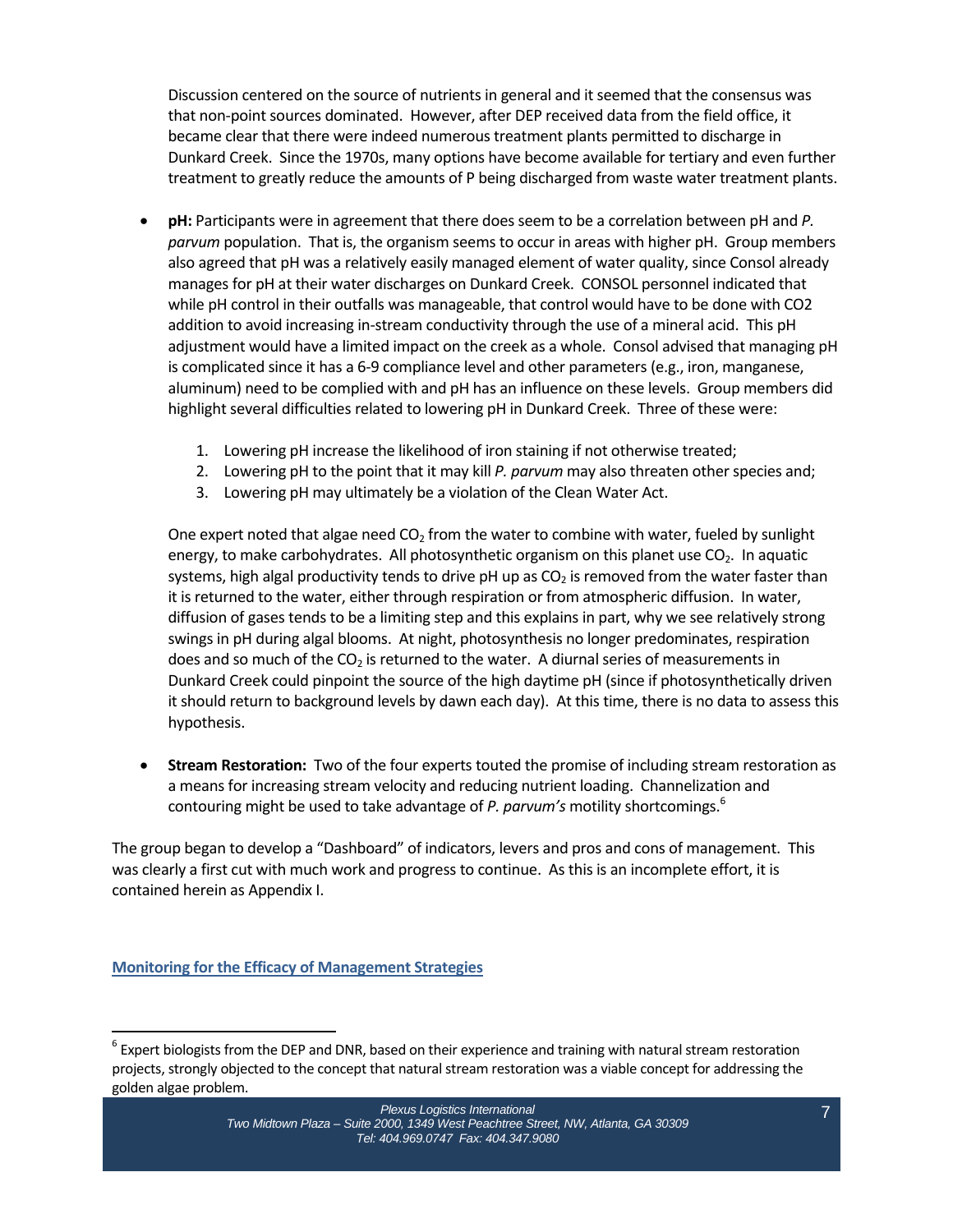The group began to specifically define the timing of monitoring and appropriate protocols. This was clearly a first cut with much work and progress to continue: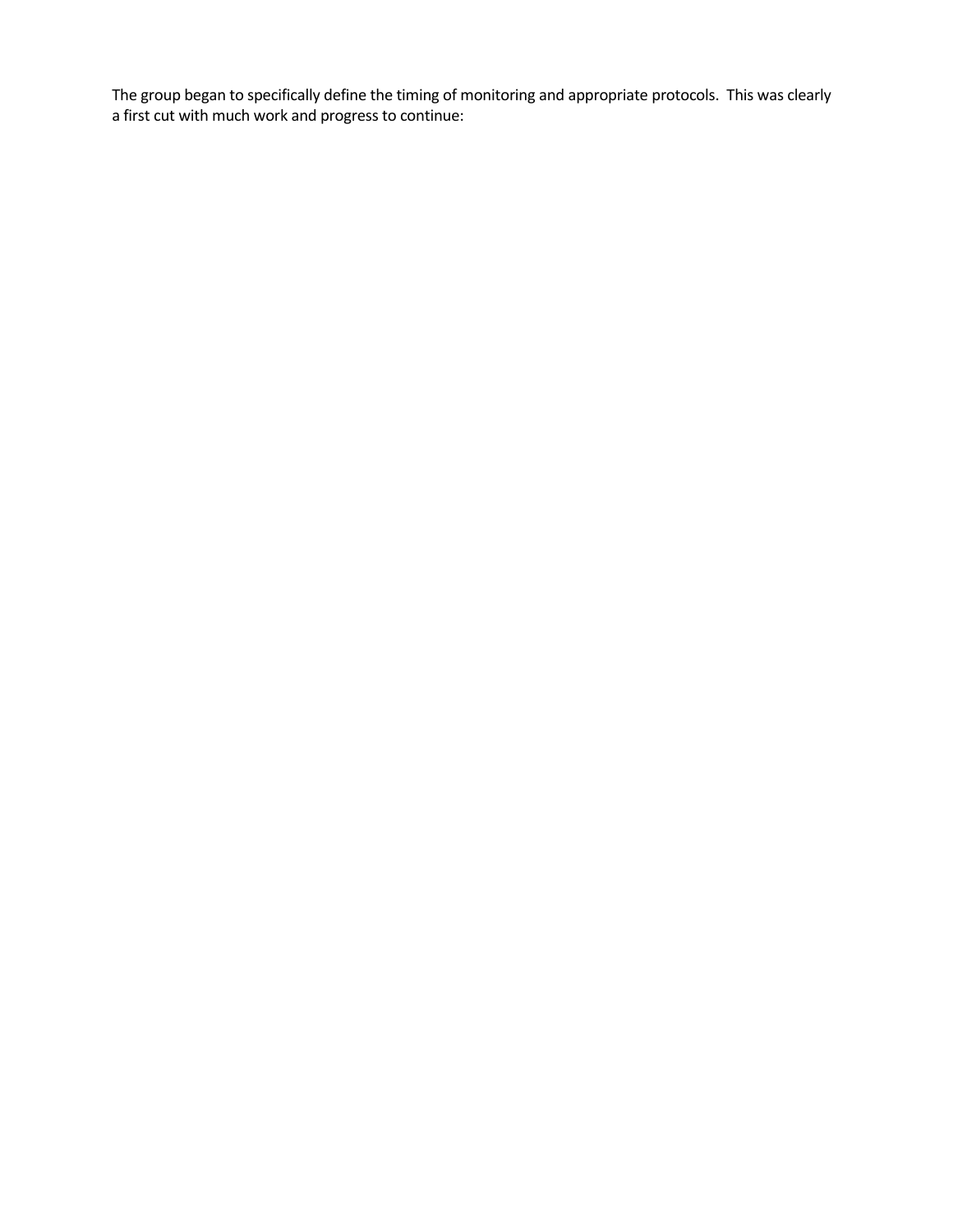# **Monitoring in Dunkard Creek**

| Purpose <sup>7</sup>                               | <b>Indicators</b>        | <b>Frequency</b>                   | Location                                                 | Protocol                | <b>Low End</b><br>Parameter | <b>High End</b><br>Parameter | <b>Actions</b> |
|----------------------------------------------------|--------------------------|------------------------------------|----------------------------------------------------------|-------------------------|-----------------------------|------------------------------|----------------|
| Understanding                                      | pH                       | Weekly                             | 12-15 stations of DC                                     | Hydrolab                |                             |                              |                |
| prevention                                         |                          |                                    |                                                          |                         |                             |                              |                |
| <b>Water Quality Affecting</b>                     | Specific                 | Field chemistry -                  | 3-4 Locations                                            | Hydrolab                |                             |                              |                |
| fish populations                                   | Conductance              | - continuous but<br>grabbed weekly |                                                          |                         |                             |                              |                |
|                                                    | <b>Total Dissolved</b>   | Weekly or Bi-                      | 3-4 Locations (as a                                      |                         |                             |                              |                |
| <b>Water Quality Affecting</b><br>fish populations | Solids (TDS -- e.g.,     | weekly                             | precursor)                                               | As appropriate          |                             |                              |                |
|                                                    | Selenium,                |                                    |                                                          |                         |                             |                              |                |
|                                                    | Magnesium,               |                                    |                                                          |                         |                             |                              |                |
|                                                    | metals)                  |                                    |                                                          |                         |                             |                              |                |
| <b>Water Quality Affecting</b>                     | <b>Nutrients (full N</b> | <b>Bi-weekly</b>                   | 6 locations                                              | <b>Standard Methods</b> |                             |                              |                |
| <b>Algal Blooms</b>                                | and P chemistry)         |                                    |                                                          |                         |                             |                              |                |
| <b>Water Quality Affecting</b>                     | <b>Sulfates</b>          | Field chemistry -                  | 3-4 Locations                                            | Hydrolab                |                             |                              |                |
| fish populations                                   |                          | - continuous but                   |                                                          |                         |                             |                              |                |
|                                                    |                          | grabbed weekly                     |                                                          |                         |                             |                              |                |
| <b>Water Quality Affecting</b>                     | Dissolved Oxygen         | Field chemistry -                  | 3-4 Locations                                            | Hydrolab                |                             |                              |                |
| fish populations                                   |                          | - continuous but                   |                                                          |                         |                             |                              |                |
|                                                    |                          | grabbed weekly                     |                                                          |                         |                             |                              |                |
|                                                    |                          |                                    |                                                          |                         |                             |                              |                |
| <b>Water Quality Affecting</b>                     | <b>Chlorides</b>         | Weekly or Bi-                      | 3-4 Locations                                            | As appropriate          |                             |                              |                |
| fish populations                                   |                          | weekly                             |                                                          |                         |                             |                              |                |
| <b>Context and Recovery</b>                        | Type and volume of       | June                               | 6 (Mason Dixon, Pentress,                                | <b>State Protocol</b>   |                             |                              |                |
|                                                    | fish populations         |                                    | Blacksville, Wana, Miracle<br>Run, above Brave, and then |                         |                             |                              |                |
|                                                    |                          |                                    | 3-4 in PA - Church, Musky                                |                         |                             |                              |                |
|                                                    |                          |                                    | Bridge, )                                                |                         |                             |                              |                |

 $^7$  Note: Green coding is highest priority monitoring, yellow coding is not quite as important and red coding is more of a luxury.

*Plexus Logistics International Two Midtown Plaza – Suite 2000, 1349 West Peachtree Street, NW, Atlanta, GA 30309 Tel: 404.969.0747 Fax: 404.347.9080*

9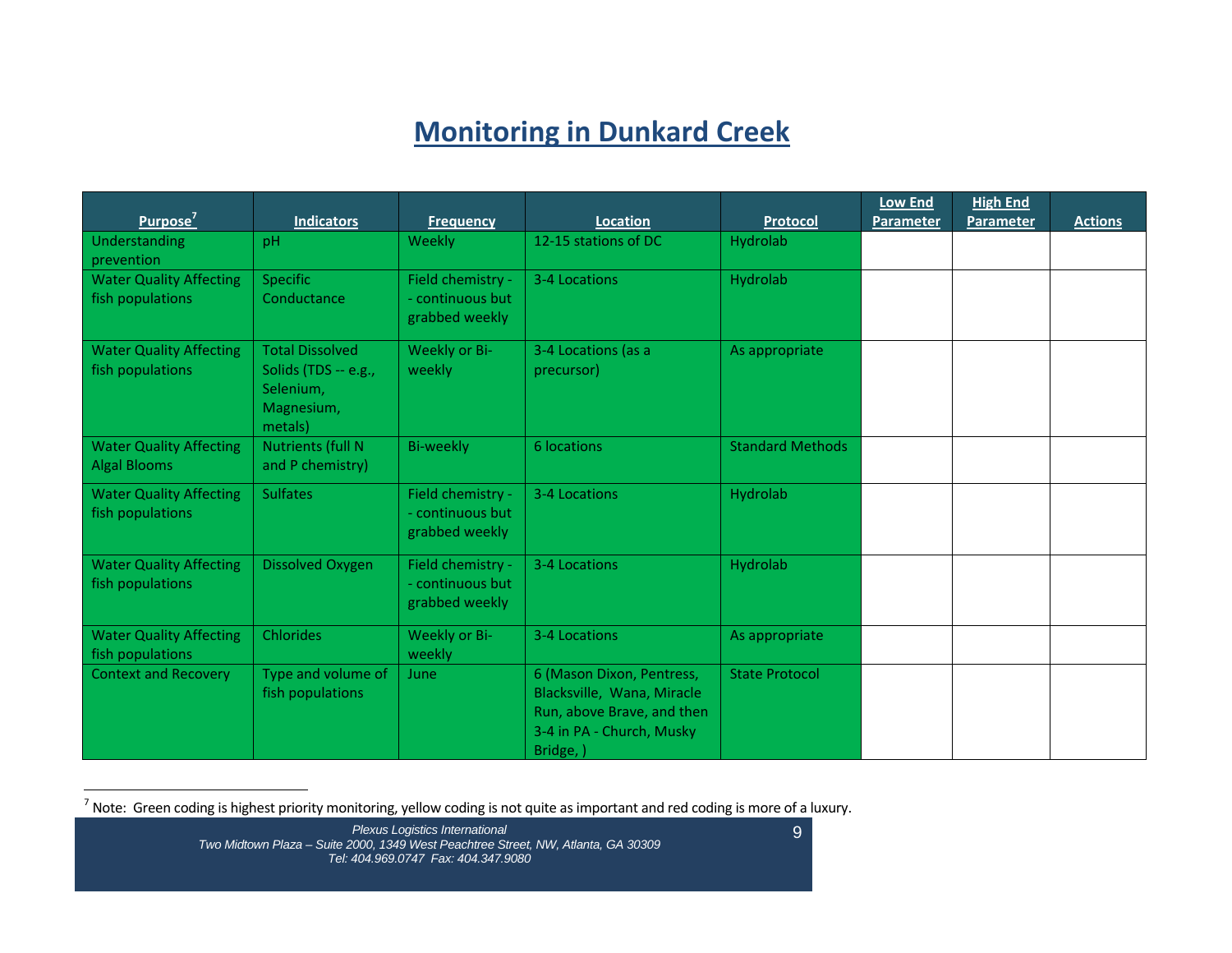|                                |                          |                       |                            |                           | <b>Low End</b> | <b>High End</b>  |                |
|--------------------------------|--------------------------|-----------------------|----------------------------|---------------------------|----------------|------------------|----------------|
| Purpose <sup>7</sup>           | <b>Indicators</b>        | <b>Frequency</b>      | Location                   | <b>Protocol</b>           | Parameter      | <b>Parameter</b> | <b>Actions</b> |
| <b>Context and Recovery</b>    | Type and volume of       | <b>Tri-annual</b>     | 6 (Mason Dixon, Pentress,  | <b>State Protocol</b>     |                |                  |                |
|                                | fish populations         |                       | Blacksville, Wana, Miracle |                           |                |                  |                |
|                                |                          |                       | Run, above Brave, and then |                           |                |                  |                |
|                                |                          |                       | 3-4 in PA - Church, Musky  |                           |                |                  |                |
|                                |                          |                       | Bridge, )                  |                           |                |                  |                |
| <b>Monitor Algal</b>           | Periphyton               | Seasonally            | <b>6 locations</b>         | <b>RBP</b>                |                |                  |                |
| <b>Community</b>               |                          |                       |                            |                           |                |                  |                |
| <b>Understanding and</b>       | Water flows (flow        | Weekly                | 3 locations                | <b>USGS Protocol</b>      |                |                  |                |
| managing                       | stage discharge)         |                       |                            |                           |                |                  |                |
| Early                          | <b>Toxicity - ITU</b>    | Weekly (when          | 12-15 stations of DC       | <b>Modified Israeli</b>   |                |                  |                |
| warning/understanding          |                          | algal cells           |                            | Protocol (Bio-            |                |                  |                |
|                                |                          | present)              |                            | assay)                    |                |                  |                |
| <b>Water Quality Affecting</b> | Temperature              | Field chemistry -     | 3-4 locations              | Hydrolab                  |                |                  |                |
| <b>Algal Blooms</b>            |                          | - continuous but      |                            |                           |                |                  |                |
|                                |                          | grabbed weekly        |                            |                           |                |                  |                |
| <b>Water Quality Affecting</b> | <b>Osmotic Pressure</b>  | Weekly                | 8 Stations in PA           | <b>Standard Methods</b>   |                |                  |                |
| fish populations               |                          |                       |                            | (in PA)                   |                |                  |                |
| Early                          | Cell counts (of          | Weekly or more        | 12-15 stations of DC       | Texas/Hema-               |                |                  |                |
| warning/understanding:         | entire assemblage)       | often                 |                            | cytometer                 |                |                  |                |
| <b>Monitor Algal</b>           |                          |                       |                            | Protocol                  |                |                  |                |
| Community                      |                          |                       |                            | (preferably in            |                |                  |                |
|                                |                          |                       |                            | volumes of two            |                |                  |                |
|                                |                          |                       |                            | filters or more)          |                |                  |                |
| <b>Water Quality Affecting</b> | Chlorides (as a          | Weekly                |                            | <b>Standard Protocols</b> |                |                  |                |
| <b>Invertebrate Benthos</b>    | surrogate for            |                       |                            |                           |                |                  |                |
|                                | salinity)                |                       |                            |                           |                |                  |                |
| <b>Water Quality Affecting</b> | <b>Benthic Community</b> | <b>Bi-annually</b>    | 4 Points at the Mouth of   | RBP and TBA (for          |                |                  |                |
| <b>Invertebrate Benthos</b>    | (Mussels and Other       |                       | Major Tributaries etc      | mussels)                  |                |                  |                |
|                                | Invertebrates)           |                       |                            |                           |                |                  |                |
| Early                          | PP density and           | Often and more        | 12-15 stations of DC       | <b>PCR</b>                |                |                  |                |
| warning/understanding          |                          | often                 |                            |                           |                |                  |                |
| Early                          | <b>Toxin</b>             | <b>Often and more</b> | 12-15 stations of DC       | Analytical                |                |                  |                |
| warning/understanding          | concentrations           | often                 |                            | <b>Chemistry</b>          |                |                  |                |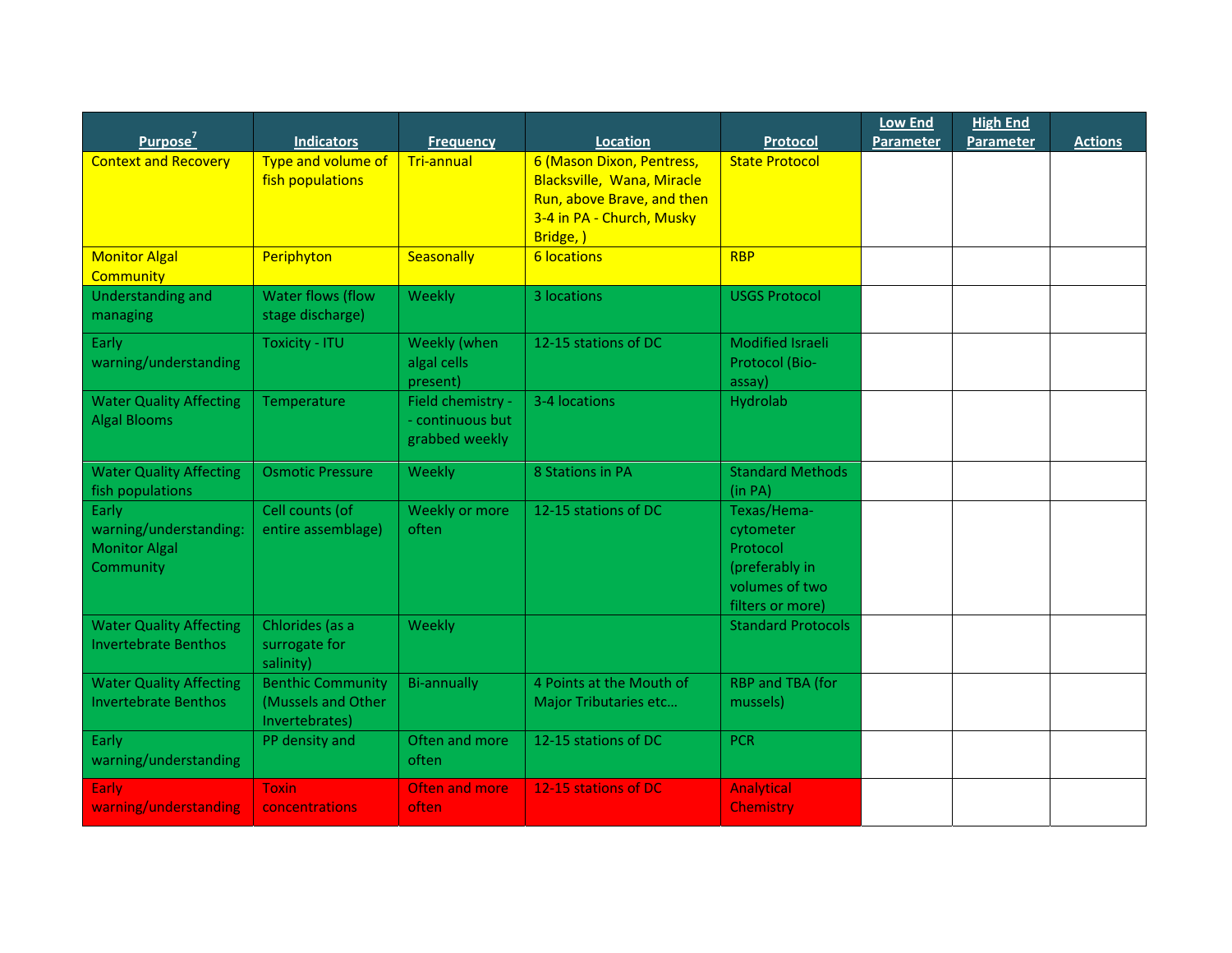|                                              |                                      |                   |                            |                         | <b>Low End</b> | <b>High End</b>  |                |
|----------------------------------------------|--------------------------------------|-------------------|----------------------------|-------------------------|----------------|------------------|----------------|
| Purpose'                                     | <b>Indicators</b>                    | <b>Frequency</b>  | Location                   | <b>Protocol</b>         | Parameter      | <b>Parameter</b> | <b>Actions</b> |
| <b>Understanding and</b>                     | Turbidity                            | Field chemistry - | 12-15 stations of DC       | Hydrolab                |                |                  |                |
| managing                                     |                                      | - continuous but  |                            |                         |                |                  |                |
|                                              |                                      | grabbed weekly    |                            |                         |                |                  |                |
| <b>Understanding and</b>                     | Chlorophyll A                        | Weekly            | 12-15 stations of DC       | <b>Standard Methods</b> |                |                  |                |
| managing                                     |                                      |                   |                            |                         |                |                  |                |
| <b>Understanding and</b>                     | <b>Metals Suite</b>                  | <b>Quarterly</b>  | 12-15 stations of DC       | <b>Standard Methods</b> |                |                  |                |
| managing                                     |                                      |                   |                            |                         |                |                  |                |
| <b>Understanding and</b>                     | <b>Organic Suite</b>                 | Quarterly         | 12-15 stations of DC       | <b>Standard Methods</b> |                |                  |                |
| managing                                     |                                      |                   |                            |                         |                |                  |                |
| <b>Understanding and</b>                     | <b>DOC and POC</b>                   | Quarterly         | 12-15 stations of DC       | <b>Standard Methods</b> |                |                  |                |
| managing                                     |                                      |                   |                            |                         |                |                  |                |
| <b>Understanding and</b>                     | <b>Hardness and</b>                  | Quarterly         | 12-15 stations of DC       | <b>Standard Methods</b> |                |                  |                |
| managing                                     | Alkalinity                           |                   |                            |                         |                |                  |                |
| <b>Understanding and</b>                     | <b>Fluoride</b>                      | Quarterly         | 12-15 stations of DC       | <b>Standard Methods</b> |                |                  |                |
| managing                                     |                                      |                   |                            |                         |                |                  |                |
| <b>Understanding and</b>                     | <b>BOD</b>                           | <b>Weekly</b>     | 12-15 stations of DC       | <b>Standard Methods</b> |                |                  |                |
| managing                                     |                                      |                   |                            |                         |                |                  |                |
| Loading dilution                             | Continuous flow at<br>large outfalls | Continuous        | <b>TBD</b>                 | As per NPDES            |                |                  |                |
|                                              | Pumping rates and                    |                   | <b>Two CONSOL stations</b> |                         |                |                  |                |
|                                              | discharge flows                      |                   |                            |                         |                |                  |                |
|                                              | <b>GIS: NPS Inventory</b>            |                   |                            |                         |                |                  |                |
|                                              | <b>GIS: Point Source</b>             |                   |                            |                         |                |                  |                |
|                                              | Inventory                            |                   |                            |                         |                |                  |                |
| Flow cytometry - can group many of the above |                                      |                   |                            |                         |                |                  |                |
| Hydrolab can collect continuous data along   |                                      |                   |                            |                         |                |                  |                |
| seven criteria                               |                                      |                   |                            |                         |                |                  |                |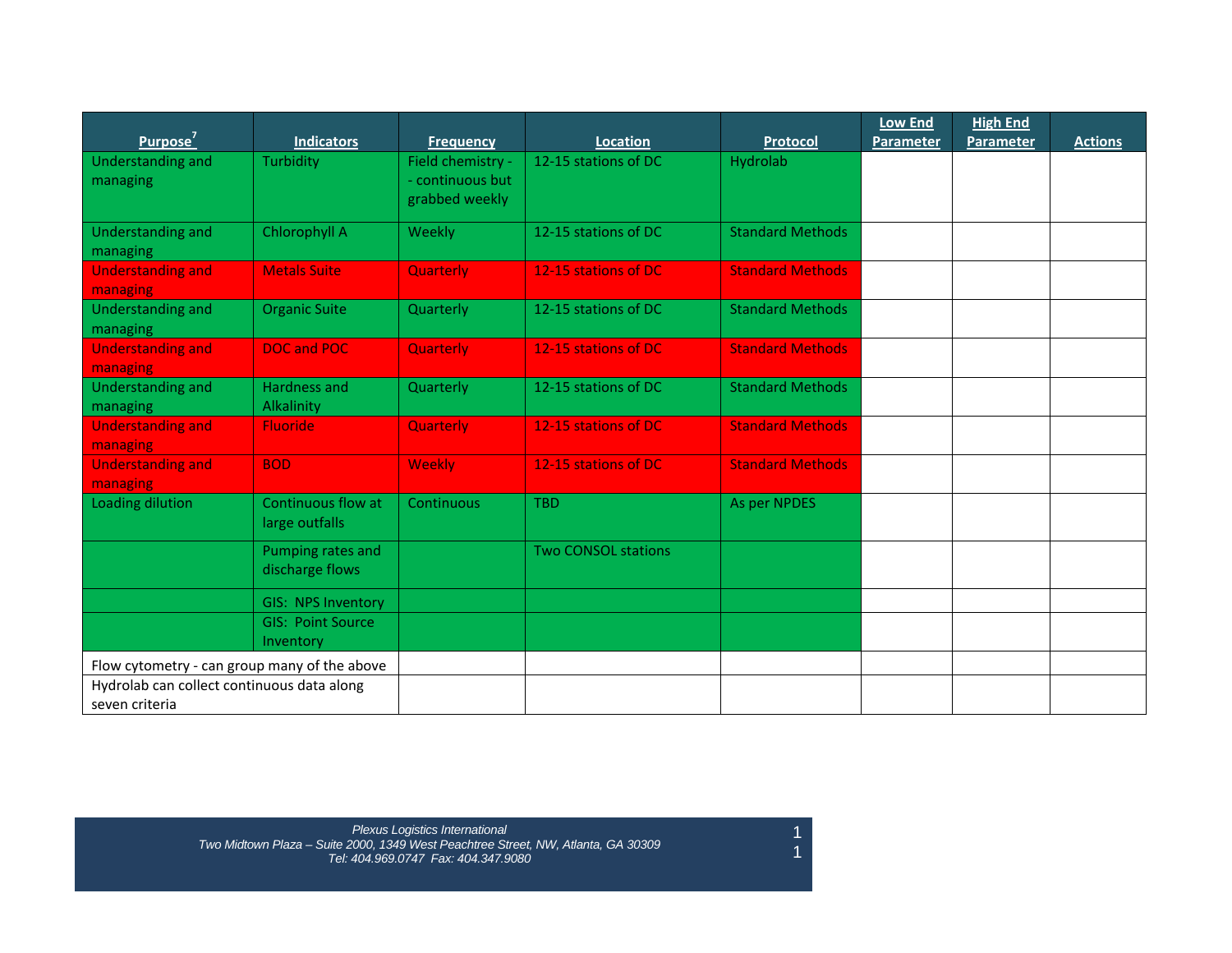#### **Next Steps and Action Items**

- 1. Jonathon Pachter will write a brief statement to be reviewed by all participants regarding the purpose of these meetings *not* being to develop policy, but to focus on science related *P. parvum* for purposes of informing policy related to preventing future fish kills on Dunkard Creek. (We may not need this any longer)
- 2. Lou Reynolds will provide group with nutrient data from Dunkard Creek from 1995‐1997.
- 3. John Wirts will collect and forward to Plexus all recent (October and November) monitoring data. Plexus will distribute when it becomes available.
- 4. Rick Spear will look into the proposed removal of a dam on Dunkard Creek. Clearly this will impact the chemical and physical characteristics of the creek and potentially mask or confound any monitoring efforts that are placed on the creek. Mr. Spear will follow up with American Rivers – the group that is coordinating the dam removal project.

Note: It has been confirmed that promised American Rivers has plans to remove the 2 dams in Brave in the Fall of 2010 most likely in October 2010

- 5. CONSOL will work with Paul Zimekiewicz at West Virginia University to develop a monitoring plan for Dunkard Creek and will circulate to the group for comment when completed (December 11 or so).
- 6. Rick Spear will provide participants with water chemistry data that corresponds to the biotic index data and list of taxa occurrences that he provided. It appears at:

## **ftp://ftp.state.pa.us//pub/dep/FieldOperations/SouthForkTenmileFEB2009.zip**

- 7. Frank Jernejcic will provide a timeline of events just prior to, during and since the fish kill on Dunkard Creek. Also will provide data regarding tissue and blood samples taken from fish on Dunkard Creek during fish counts after the fish kill.
- 8. The group agreed that a GIS model of the watershed was a high priority, though no one volunteered to take on this effort (Note: Plexus can take this on if necessary).

Respectfully submitted,

Adam R. Saslow Vice President – Sustainability Programs Plexus Logistics, International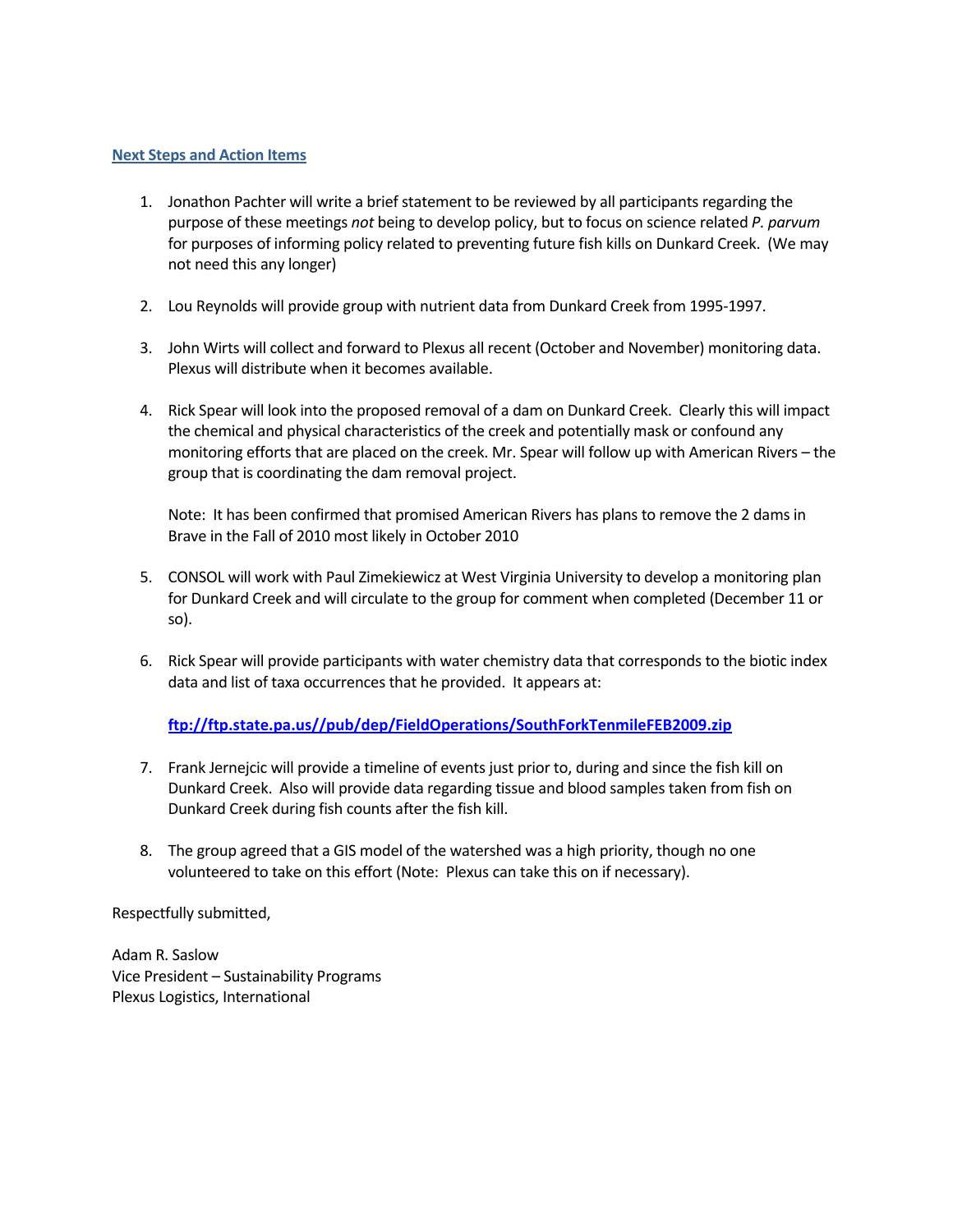# **THE GOLDEN ALGAE DASHBOARD**

|                        |                                                             | <b>Desired</b> |                                                                                                        |                                                                                                                                       |
|------------------------|-------------------------------------------------------------|----------------|--------------------------------------------------------------------------------------------------------|---------------------------------------------------------------------------------------------------------------------------------------|
| <b>Indicators</b>      | <b>Levers</b>                                               | <b>Outcome</b> | <b>Pros</b>                                                                                            | <b>Cons</b>                                                                                                                           |
| Chloride<br>Management | Reverse Osmosis                                             |                | Clean<br>discharge<br>water and the<br>possibility of<br>recycling water<br>and having no<br>discharge | Scaling                                                                                                                               |
|                        |                                                             |                |                                                                                                        | <b>Cleaning filters</b>                                                                                                               |
|                        |                                                             |                |                                                                                                        |                                                                                                                                       |
|                        | Use of local ponds for dilution                             |                |                                                                                                        | Does not address<br>the problem of<br>high salts being<br>discharged-<br>simply dilutes the<br>problem and<br>pushes it<br>downstream |
|                        |                                                             |                |                                                                                                        |                                                                                                                                       |
|                        |                                                             |                |                                                                                                        |                                                                                                                                       |
|                        | <b>Augmentation Wells</b>                                   |                |                                                                                                        | Same as above for<br>ponds                                                                                                            |
|                        |                                                             |                |                                                                                                        |                                                                                                                                       |
|                        | Evaporation                                                 |                |                                                                                                        | Disposal of salt<br>cakes                                                                                                             |
|                        |                                                             |                |                                                                                                        |                                                                                                                                       |
|                        |                                                             |                |                                                                                                        |                                                                                                                                       |
|                        | Recycling of water                                          |                | Allows return<br>of normal<br>baseflow of<br><b>Dunkard Creek</b>                                      | Corrosion of<br>equipment                                                                                                             |
|                        |                                                             |                |                                                                                                        |                                                                                                                                       |
| pH                     | Lower AMD from 8 or so to 6.0<br>in low flow times of year. |                | No evidence it<br>will affect<br>golden algae                                                          | Iron Staining                                                                                                                         |
|                        |                                                             |                |                                                                                                        | Uncertainty                                                                                                                           |
|                        |                                                             |                |                                                                                                        | <b>EPA Technology</b><br>based Effluent<br>Limits for AMD<br>discharges                                                               |
|                        |                                                             |                |                                                                                                        |                                                                                                                                       |
|                        |                                                             |                |                                                                                                        |                                                                                                                                       |
|                        |                                                             |                |                                                                                                        |                                                                                                                                       |
| <b>TDS</b>             |                                                             |                |                                                                                                        |                                                                                                                                       |

*Plexus Logistics International Two Midtown Plaza – Suite 2000, 1349 West Peachtree Street, NW, Atlanta, GA 30309 Tel: 404.969.0747 Fax: 404.347.9080*